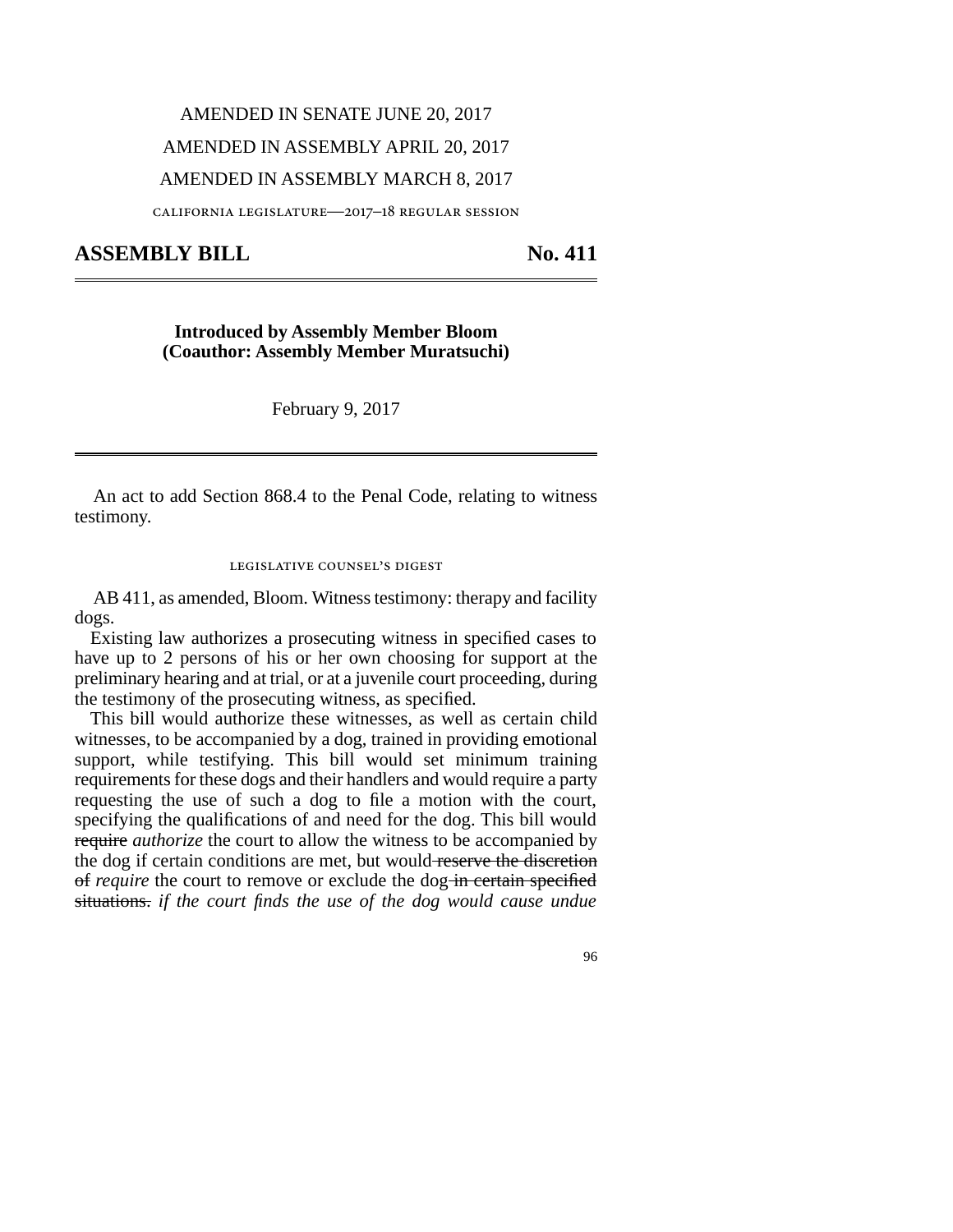*prejudice to the defendant or would be unduly disruptive to the court proceeding.* The bill would require the court to take appropriate measures to minimize the distraction created by the presence of the dog in the courtroom, including requiring the dog to be accompanied by a handler at all times. The bill would require the court, if requested, to give appropriate jury instructions if a dog is utilized in a criminal jury trial, to prevent prejudice against any party.

Vote: majority. Appropriation: no. Fiscal committee: no. State-mandated local program: no.

#### *The people of the State of California do enact as follows:*

1 SECTION 1. Section 868.4 is added to the Penal Code, to read:<br>2 868.4. (a) If requested by either party in a criminal or invenile

868.4. (a) If requested by either party in a criminal or juvenile 3 hearing, and if a therapy or facility dog is available to the party 4 within the jurisdiction of the judicial district in which the case is 5 being adjudicated, the following individuals shall be afforded the line 6 opportunity to have a therapy or facility dog accompany him or 7 her while testifying in court, subject to the approval of the court: 8 (1) A child witness in a court proceeding involving any serious

9 felony as defined in subdivision (c) of Section 1192.7 or any violent 10 felony as defined in subdivision (c) of Section  $667.5$ .

11 (2) A victim who is entitled to support persons pursuant to 12 Section 868.5, in addition to any support persons selected pursuant

13 to that section.<br>14 (b) Before a (b) Before a therapy or facility dog may be used pursuant to 15 subdivision (a), the party seeking to utilize the therapy or facility 16 dog shall file a motion with the court, which shall include the 17 following:

18  $\hspace{1.6cm}$  (1) The training or credentials of the therapy or facility dog.

19  $(2)$  The training of the therapy or facility dog handler.

20 (3) Facts justifying that the presence of the therapy or facility 21 dog may reduce anxiety or otherwise be helpful to the witness 22 while testifying.

23 (c) If a party, pursuant to subdivision (b), makes a showing that the therapy or facility dog and handler are suitably qualified and the therapy or facility dog and handler are suitably qualified and 25 will reasonably assist the testifying witness, the court shall may 26 grant the motion, unless the court finds the use of a therapy or 27 facility dog would cause undue prejudice to the defendant or would

28 be unduly disruptive to the court proceeding.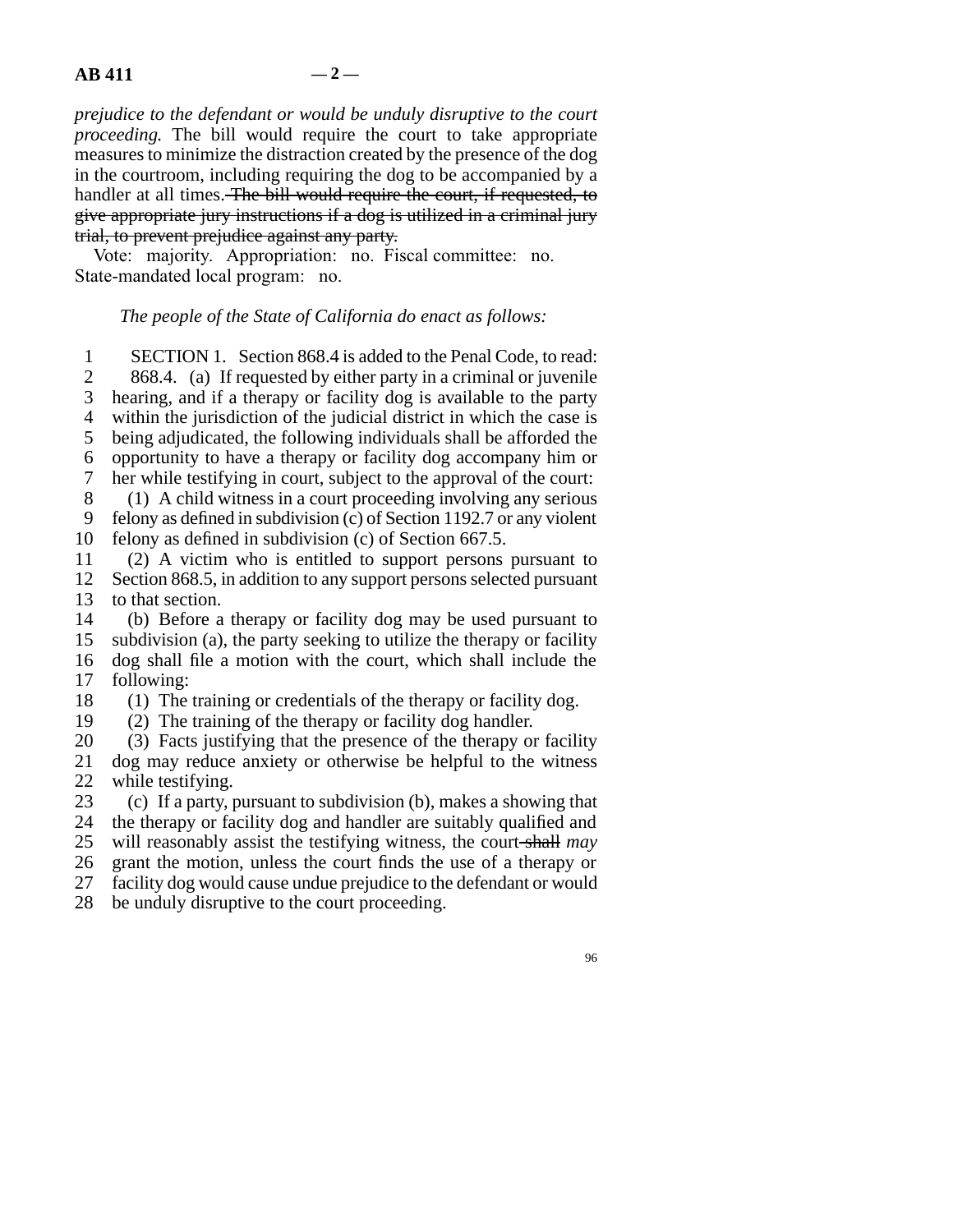line 1 (d) The court shall take appropriate measures to make the 2 presence of the therapy or facility dog as unobtrusive and 3 nondisruptive as possible, including requiring a dog to be 4 accompanied by a handler in the courtroom at all times.

 $\delta$  (e) If a therapy or facility dog is used during a criminal jury 6 trial, the court shall, upon request, present appropriate jury 7 instructions designed to prevent prejudice for or against any party.  $8 \quad \textcircled{f)}$ 

 line 9 *(e)* This section does not prevent the court from removing or 10 excluding a therapy or facility dog from the courtroom to maintain 11 order or to ensure the fair presentation of evidence, as stated on 12 the record.

*(f)* (1) It is the intent of the Legislature in adding this section *to codify the holding in People v. Chenault (2014) 227 Cal.App.4th 1503 with respect to allowing an individual witness to have a support dog accompany him or her when testifying in proceedings as provided in subdivision (a).* 

18 (2) Nothing in this section abrogates the holding in People v. 19 *Chenault regarding the need to present appropriate jury* 20 *instructions.* 

21 (3) Nothing in this section limits the use of a service dog, as 22 *defined in Section 54.1 of the Civil Code, by a person with a* 23 *disability.* 

24 (g) As used in this section, the following definitions shall apply:<br>25 (1) "Child witness" means any witness who is under the age of

 $\lambda$  "Child witness" means any witness who is under the age of 26 18 at the time he or she testifies.

27 (2) "Facility dog" means a dog that has successfully completed 28 a training program in providing emotional comfort in a high-stress 29 environment for the purpose of enhancing the ability of a witness 30 to speak in a judicial proceeding and reducing his or her stress 31 level, provided by an assistance dog organization accredited by 32 Assistance Dogs International or a similar nonprofit organization 33 that sets standards of training for dogs, and that has passed a public 34 access test for service animals.

35 (3) "Handler" means a person who has successfully completed 36 training on offering an animal for assistance purposes from an 37 organization accredited by Assistance Dogs International, Therapy 38 Dogs Incorporated, or a similar nonprofit organization, and has 39 received additional training on policies and protocols of the court 40 and the responsibilities of a courtroom dog handler.